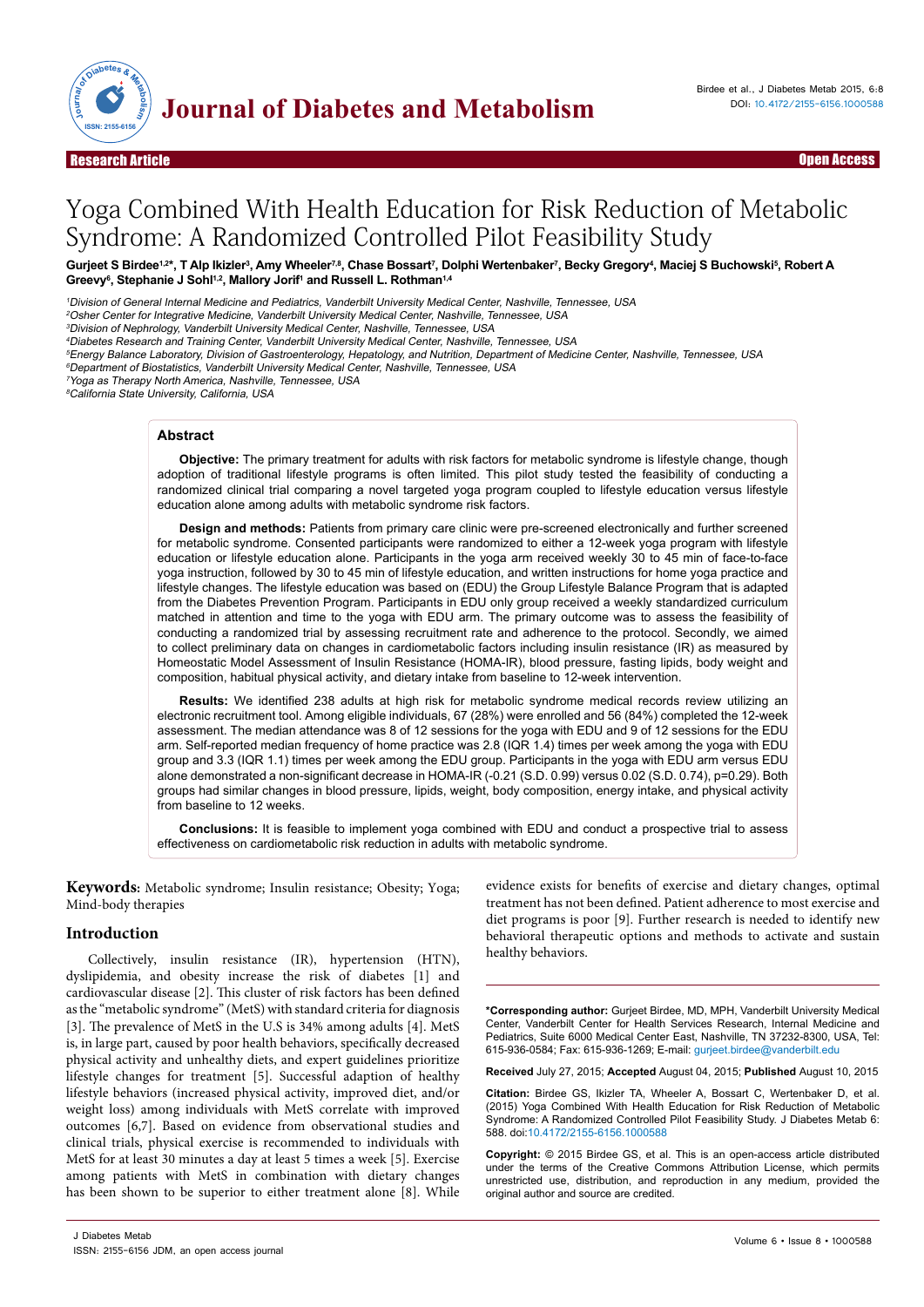Mind-body practices (MBP), such as yoga, tai chi, and qigong, are ancient forms of mind-body exercise derived from Asia. A distinguishing feature of MBP, as compared to conventional exercise, is the emphasis on the psychological, in addition to physical, effects of practice. Key psychological features to MBP are attention regulation [10] and maintaining relaxation [11] throughout practices. MBP have been growing in popularity in the West, with yoga being the most common [12]. The 2012 National Health Interview Survey identified 8.9% of adults in the U.S. who used yoga for health in the last 12 months [13]. Yoga utilizes the following core techniques: 1. postures; 2. breathing; and 3. meditation. Experienced teachers use select techniques in composed sequences personalized to the needs of a specific population and medical condition [14]. As a form of exercise, yoga has been categorized as low, moderate, and high aerobic intensity depending on the type of physical movements employed [15-17].There have been a small number of randomized clinical trials studying the effect of MBP, including 2 of yoga, for patients with MetS suggesting clinical benefit such as improved IR and HTN [18-22]. Conclusions are limited due to methodological issues including inadequate comparison groups, poor description of mind-body intervention and rationale, and limited data on health behaviors.

This pilot study aimed to compare the metabolic and behavioral effects of a 12-week yoga program coupled to a structured evidencebased lifestyle program compared to a lifestyle program alone among adults with metabolic syndrome risk factors. Our first objective was to determine the feasibility of conducting this randomized clinical trial. Secondly, we sought to collect preliminary data on the effects of yoga on measures of cardiometabolic risk factors. We selected insulin resistance as our main cardiometabolic outcome for two reasons: 1) expert consensus of yoga therapists who suggested that yoga would alter insulin metabolism prior to other clinical markers (e.g. weight or waist circumference); 2) insulin resistance is strongly associated with risk of type 2 diabetes and other risk factors for cardiometabolic disease (e.g. obesity, sedentary behavior, diet). We hypothesized that the 12-week yoga with lifestyle education intervention would decrease insulin resistance more than a lifestyle education intervention alone. For secondary outcomes, we anticipated further improvement in other metabolic factors (blood pressure, lipids, body composition) and lifestyle (improved diet and physical activity) among the yoga group as compared to the comparison group.

# **Methods**

# **Design overview**

We conducted a randomized clinical pilot study comparing yoga with a lifestyle education program to a lifestyle education program alone. The research protocol was approved by the Vanderbilt Institutional Review Board. Participants willing and eligible for the study gave written consent. After baseline assessment, participants were randomized to either 12-weeks yoga with a lifestyle education intervention or to lifestyle education alone. Participants randomized to the yoga plus lifestyle education arm received 30 to 45 minutes of weekly yoga instruction, followed by 30 to 45 minutes of lifestyle education. These participants also received written instructions for home yoga practice and lifestyle changes. Participants randomized to lifestyle alone received a weekly standardized lifestyle curriculum matched in attention and time to the yoga with lifestyle arm.

# **Study sample**

Adult, English speaking participants were recruited from the Vanderbilt Adult Primary Care Center in Nashville, Tennessee from

6/2013 to 1/2014. We utilized an electronic recruitment tool, Subject Locator, which identified potential research participants from the Vanderbilt University electronic health record. Once a "match" was made with the Subject Locator tool, research study personnel performed secondary screening through medical record review and phone interview. Participants were also recruited through posted flyers and direct referrals from primary care physicians. The study was described as a lifestyle education intervention to support weight reduction, reduce blood pressure, and improve cholesterol without mentioning of mind-body practices or yoga. We originally intended to recruit 90 participants, but only recruited 67 due to financial and time constraints.

Inclusion criteria included age 18-65 years, impaired fasting glucose (100-125 mg/dl), elevated blood pressure (systolic ≥130 and/or diastolic ≥ 85) or diagnosis of hypertension, dyslipidemia (triglycerides ≥150 mg/dL and/or HDL ≤ 40 for males; 50 mg/dL for females) and body mass index (BMI) 25 kg/m<sup>2</sup> or greater. Potential participants were excluded if on oral diabetic medication, insulin, or lipid medication, had systolic blood pressure ≥ 160 and/or diastolic ≥100, unstable cardiac disease (e.g. angina or life threatening arrhythmia), lung disease requiring oxygen supplementation at rest or with ambulation, history of dementia or cognitive impairment, uncontrolled psychiatric disorders, such as major depression or psychosis or currently participated in a mind-body practice or program.

## **Randomization**

The study team was blinded to randomization process. Randomization occurred after baseline testing and prior to group assignment. Randomization was stratified based on age ( $\geq$  or < 50 years) and sex. Treatment assignments were generated by a permuted blocks method randomly varying block size to 2 and 4. Assignments were sealed in numbered, opaque envelopes.

## **Interventions**

**12-week program of health education (EDU):** Subjects randomized to EDU alone received a 12-weekGroup Lifestyle Balance™ Program, which is a comprehensive lifestyle behavior change program adapted directly from the National Institutes of Health funded Diabetes Prevention Program [23]. This program has been successfully translated to different communities as an educational intervention for MetS [24- 27]. We implemented content from 12-core sessions to be delivered every week for 12 weeks. EDU guides participants on behavioral change including healthy eating habits and physical activity. Participants were given instructions how to monitor energy and fat intake from the beginning of the intervention. The EDU was delivered by a registered dietitian and graduate level dietetic interns who had been trained in the EDU by the registered dietician. Classes ranged from 60 to 75 minutes to match the intervention group. Classes were offered at two different times during the week to provide participants with more flexibility to attend regularly (weekday evening and weekend day).

**12-week program of yoga and health education:** Participants randomized to yoga and EDU received a 12-week program designed specifically for patients with MetS. Classes were offered twice a week to provide participants more flexibility to attend regularly. Classes had two components: yoga and EDU. The total class time ranged from 60 to 75 minutes matching the EDU time above.

The 12-week yoga component was devised through a process of expert consensus. An expert panel was convened consisting of three expert yoga therapists and the principal investigator (GSB) who held

#### Page 2 of 8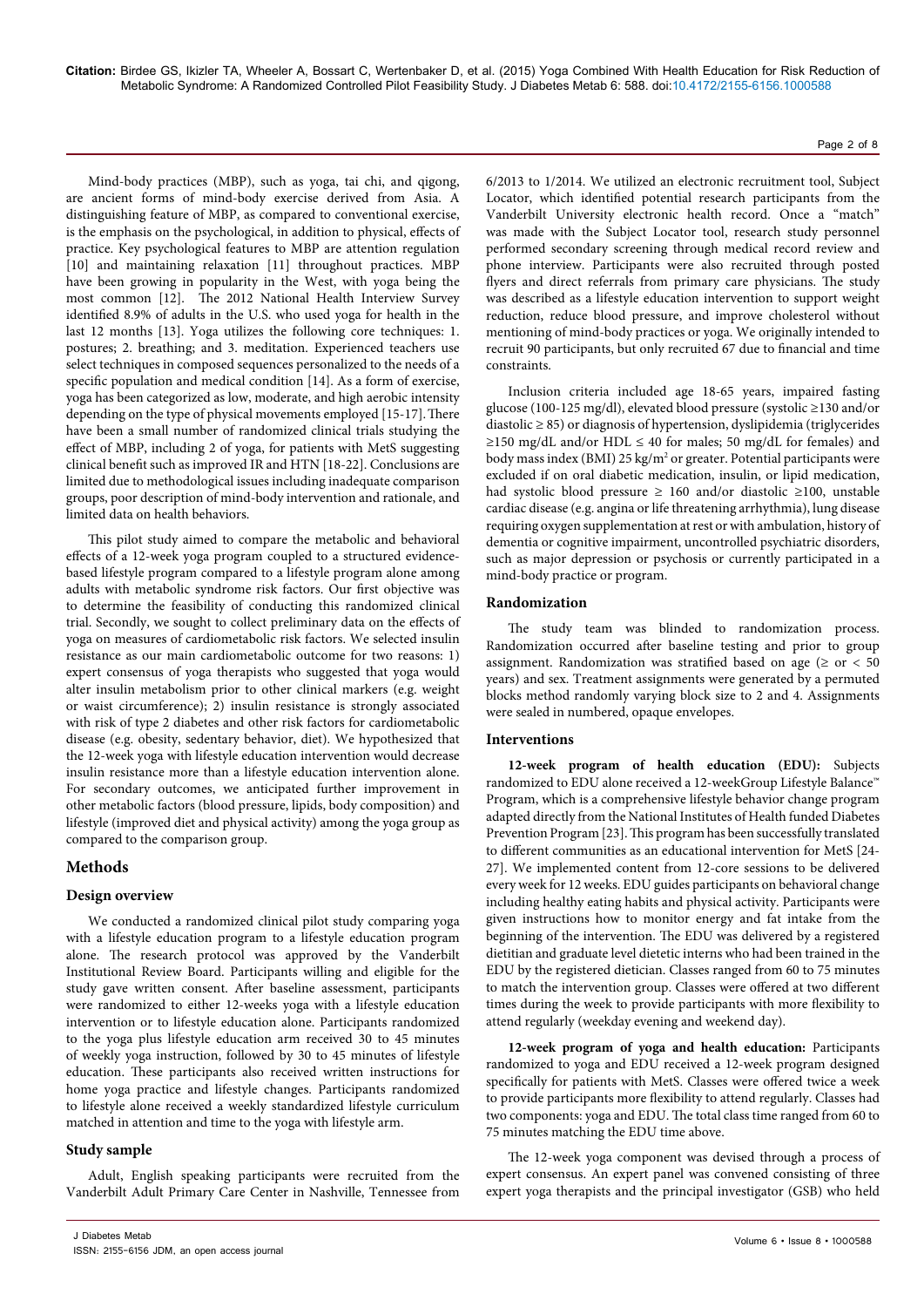Page 3 of 8

bi-monthly meetings over nine months. All three yoga therapists are advanced teachers with more than 15 years' experience teaching therapeutic yoga.

The yoga program consists of postures, breathing, and meditation based on yoga from the Krishnamacharya tradition (Viniyoga) [14]. All movements are coordinated with breathing which requires consistent attention. The 12-week program is composed of 6 serial practices to be introduced every two weeks. The yoga component of the class initially lasted 30 minutes gradually increasing to 45 minutes over the 12 weeks. The intervention was designed to provide also gradually increase in difficulty over 12 weeks. Participants were asked to practice daily at home. Home practice was guided by written instructions and drawn pictures of each class.

Four yoga teachers received advance training on how to administer the intervention with high fidelity. All yoga teachers had completed basic yoga teacher training programs accredited by Yoga Alliance, a nationally recognized organization that standardizes yoga certification. Advance training consisted of intensive workshops covering the rationale, techniques, and administration of intervention. Workshops were taught by an expert yoga therapist from the panel. Prior to the initiation of this study, we conducted a single arm pilot study of 10 participants with METS to demonstrate fidelity in administering the yoga intervention (data not presented). We demonstrated high fidelity with more than 80% of participants completing the 12-week intervention. In addition, yoga teachers demonstrated high fidelity in delivering the intervention utilizing a checklist (more than 80% fidelity through observation of teaching).

The lifestyle education segment of the class occurred immediately after the yoga segment for 30 to 45 minutes. The lifestyle education was derived from the EDU described above. Participants received the same content and material in a condensed fashion. The EDU content was modified to encourage yoga as the primary physical activity during the study period. The same dieticians who delivered the EDU to the comparison group delivered the EDU to yoga group. During our prior pilot study, we had successfully delivered the EDU coupled with yoga to 10 participants over 12-weeks.

## **Outcomes**

The primary goal of this pilot study was to assess feasibility of conducting a randomized clinical study with a yoga intervention coupled to EDU. Feasibility (recruitment to study, attendance to weekly sessions, frequency of home practice, and retention rate) and outcome variables were collected during the study period. Research assistants were not blinded to assignment at 12-weeks. Baseline information consisted of sociodemographic data. At baseline and 12-weeks, the following components of metabolic syndrome were assessed: insulin resistance as measured by the homeostasis model assessment (HOMA-IR) derived from fasting glucose and insulin levels [28] (primary outcome of interest), systolic and diastolic blood pressure, fasting lipids including total cholesterol, triglycerides, HDL and calculated LDL, weight, body composition and nutritional intake (secondary outcomes). Dietary changes were assessed with the Block Brief 2000 Food Frequency Questionnaire (FFQ) [29]. Physical activity was estimated using the accelerometers (Actigraph G3M, Actigraph LLC, Pensacola, FL) worn for seven days at the two time points [30,31]. The frequency of recommended physical activity per week was assessed among both groups at weekly sessions by self-report (How many times in the past week did you [practice yoga/exercise] as recommended in the program?).

#### **Statistical analyses**

All analyses were performed as intention-to-treat. Continuous data was reported as median with interquartile range and categorical data as percentages. Baseline data were compared using a *t* test for continuous variables and chi squared tests for categorical variables to assess randomization. To determine feasibility, we recorded number of eligible individuals approached, number who declined participation, number successfully recruited, attendance at weekly sessions, and protocol adherence Protocol adherence was documented in terms of number of participants that completed the study with 12-week outcome assessments. We considered high protocol adherence if 80% or more of participants completed the 12-week protocol. Adverse events were systematically tracked during the study period.

To assess differences in IR, blood pressure, lipids, body composition, nutritional intake, and physical activity, we utilized a two-sample nonparametric Wilcoxon rank-sum tests to compare the distribution of change from baseline to 12 weeks between treatment groups. The range of HOMA-IR was broader and lower than anticipated. Taking this into account, we used a linear regression model to assess changes in HOMA-IR by intervention group taking into account baseline HOMA values. Analyses were performed using SPSS statistical software (Version 22) and *R* (Version 3.0.1 www.r-project.org).

**Sample size calculation:** The sample size was derived based on the results of a previously published single arm 12-week clinical study of t'ai chi among patients with elevated glucose that reported changes in HOMA. 32 We chose this study because t'ai chi is a mind-body practice which we estimate approximates the physical intensity of our yoga program. Based on this study, we calculated the power to detect changes in IR as measured by HOMA. In the t'ai chi study, the standard deviation for change in HOMA was 0.65 and a difference of -.53 was reported. For our study, we estimated that EDU alone will demonstrate a small change of -0.10 in HOMA. Accounting for 10% loss to followup and a 10% loss in efficiency for non-parametric testing in contrast to a t-test, we estimated that a sample size of 45 patients per group would provide 80% power to detect a HOMA-IR difference of 0.43 with a 2 sided 5% significance level between yoga with EDU versus EDU alone. However, we recruited 67 patients due to financial and time constraints.

# **Results**

## **Participants**

Of the 698 individuals the electronic recruitment tool identified during primary screening, 238 (34%) were eligible based on secondary screening through medical record review and phone interviews (Figure 1). We contacted all these individuals, 67 (28%) consented to participation and were followed from 9/2013 through 4/2014. A total of 56 participants completed the 12 week assessment with an overall follow-up rate of 84%. Similar number of participants in both groups did not complete follow-up (6 participants in yoga with education and 5 participants in education only). There were no adverse events among study participants related to yoga practice for the duration of the study.

Baseline characteristics of participants were balanced across groups (Table 1). The mean  $(\pm SD)$  age of participants was 58 (10) years with half men (51%) and predominately non-Hispanic Whites (78%). The mean (±SD) metabolic parameters of the participants were: fasting blood glucose of 108(16) mg/dL, insulin 15.1(7.7) mg/dL, and HOMA-IR 2 (1.0). The mean BMI was  $34(6)$  kg/m<sup>2</sup> with a waist circumference of 111(12) centimeters. Two thirds of all participants were taking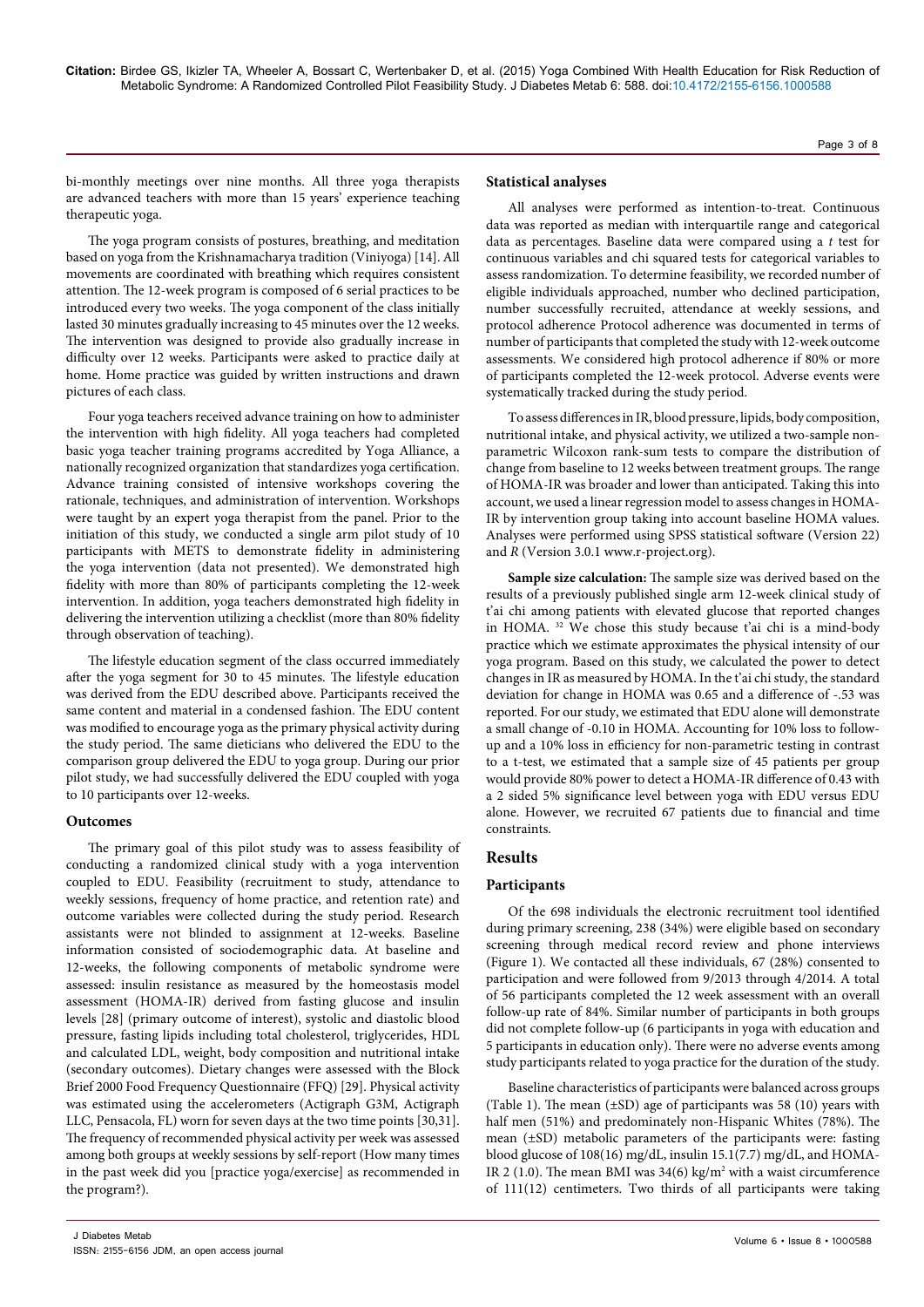Page 4 of 8



blood pressure lowering medications. The mean HDL and triglycerides were 44(10) mg/dl and 150(59) mg/dl respectively. Participants were identified as being at risk for metabolic syndrome and eligible for the study based on electronic medical record data. Among enrolled participants, 35% had all 4 criteria for metabolic syndrome at baseline data collection.

#### **Intervention adherence**

The median (interquartile range) attendance was 9 (4.0) for EDU alone versus 8 (3.0) for yoga with EDU group (p=0.142, Table 2). Selfreported median frequency of physical activity at home was significantly higher among EDU only versus yoga with EDU group ((3.4 times/week [1.2]) versus 2.8 [1.4], p=0.010). Five participants stopped attending (3 in yoga with EDU and 2 in EDU alone), but completed the 12-week assessment.

#### **Outcome measures**

As compared to the EDU alone, yoga with EDU demonstrated a non-significant reduction in insulin resistance based on HOMA-IR from baseline to 12 weeks (Table 3). The median change is shown from baseline to 12 weeks for both groups in Figure 2. In a sensitivity analysis, we examined HOMA via a multivariate linear regression model to better account for the association between baseline and 12 week HOMA. On average, larger baseline HOMA associated with greater absolute reductions 12 week HOMA (p=0.001, 3 df likelihood ratio test). Figure 3 shows the 12 week predicted mean difference in HOMA with 95% confidence bands between the yoga with EDU group versus EDU group alone while accounting for baseline variations in HOMA (calculated via a parametric bootstrap with 10,000 samples).

Weight loss and percent fat mass loss (as measured by bioimpedance) was similar in both groups. Systolic blood pressure decreased slightly in the yoga group, while diastolic decreased in both groups. Some reduction in triglycerides was observed in both groups, but other lipid parameters remained similar.

Both groups substantially reduced their overall caloric intake based on the Food Frequency Questionnaire. Actigraph data were available for 45 participants (yoga with EDU=22, EDU only=23). Small increases in physical activity were observed in both groups, mostly in light physical activity. Participants did not engage in vigorous physical activity.

## **Discussion**

In this pilot study we demonstrated feasibility of conducting a randomized clinical trial to compare yoga with EDU versus EDU alone among adults at high risk for cardiometabolic disease. Our data indicate that this is a feasible approach to implement and conduct a larger randomized clinical trial examining efficacy. We found a nonstatistically significant decrease in insulin resistance as measured by HOMA among patients receiving yoga with EDU. Changes in insulin resistance were more pronounced among patients with higher baseline insulin resistance. Both groups had similar changes in weight loss, body composition, blood pressure, and lipids. Overall, nutrition and physical activity changes were also similar among groups from baseline to 12 weeks. If a larger randomized clinical trial demonstrates that yoga significantly reduces insulin resistance more than conventional lifestyle programs, this would support the use of yoga as an adjunct therapy for individuals with elevated cardiometabolic risk. In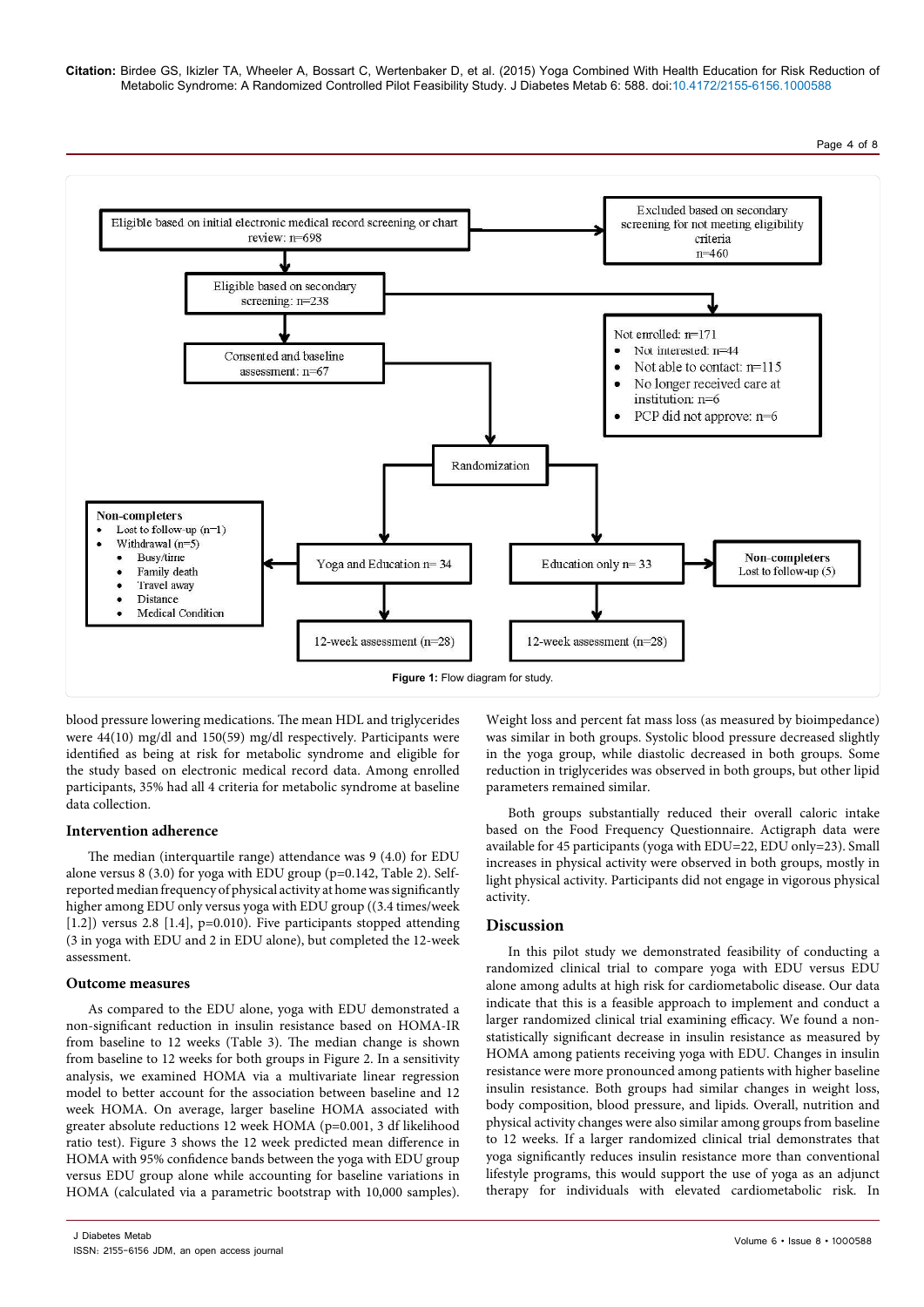Page 5 of 8

| <b>Participant characteristics</b>                         | All (n=67) | <b>Educational</b><br>$(n=33)$ | Yoga with Education<br>$(n=34)$ | P-value <sup>1</sup> |
|------------------------------------------------------------|------------|--------------------------------|---------------------------------|----------------------|
| Age in years (mean)                                        | 58 (10)    | 57(11)                         | 59 (10)                         | 0.754                |
| Race (%)                                                   |            |                                |                                 |                      |
| Non-Hispanic White                                         | 52 (78)    | 26 (79)                        | 26 (77)                         | 0.357                |
| Non-Hispanic Black                                         | 13 (19)    | 7(21)                          | 6(18)                           |                      |
| Hispanic                                                   | 2(3)       | 0                              | 2(6)                            |                      |
| Sex (%)                                                    |            |                                |                                 |                      |
| Male                                                       | 34(51)     | 17 (52)                        | 16 (47)                         | 0.715                |
| Female                                                     | 33 (49)    | 16 (49)                        | 18 (53)                         |                      |
| <b>Education</b>                                           |            |                                |                                 |                      |
| High school or less                                        | 8(12)      | 4(13)                          | 4 (12)                          | 0.326                |
| Some or 4 year college degree                              | 33(51)     | 19 (59)                        | 14(42)                          |                      |
| More than college degree                                   | 24 (37)    | 9(28)                          | 15(46)                          |                      |
| Biometrics (mean, S.D.)                                    |            |                                |                                 |                      |
| Weight (kg)                                                | 100(17)    | 98 (17)                        | 103(17)                         | 0.273                |
| Body Mass Index (kg/m <sup>2</sup> )                       | 34(6)      | 33.5(6.0)                      | 33.7(6.0)                       | 0.217                |
| Waist Circumference (cm)                                   | 111(12)    | 113(13)                        | 109 (12)                        | 0.235                |
| Blood pressure (mm/Hg)                                     |            |                                |                                 |                      |
| Systolic                                                   | 129 (13)   | 130 (12)                       | 129 (15)                        | 0.723                |
| Diastolic                                                  | 76 (10)    | 77(9)                          | 76 (10)                         | 0.682                |
| Hypertension Medication (Yes, %)                           | 44 (66)    | 23 (67)                        | 21 (63)                         | 0.730                |
| Laboratory Values (mean, S.D.)                             |            |                                |                                 |                      |
| Glucose (mg/dl)                                            | 108(16)    | 108 (19)                       | 109 (12)                        | 0.333                |
| Insulin (mg/dl)                                            | 15.1(7.7)  | 15.5(8.7)                      | 14.1(5.6)                       | 0.585                |
| <b>HOMA-Insulin Resistance</b>                             | 2.0(1.0)   | 2.1(1.1)                       | 1.9(0.7)                        | 0.581                |
| Lipids                                                     |            |                                |                                 |                      |
| Total Cholesterol (mg/dl)                                  | 198 (36)   | 192 (35)                       | 202 (37)                        | 0.192                |
| Low density lipoprotein (LDL, mg/dL)                       | 123 (29)   | 118 (32)                       | 128 (27)                        | .065                 |
| High density lipoprotein (HDL (mg/dL)                      | 44 (10)    | 42(8)                          | 45 (11)                         | .082                 |
| Triglycerides (TG, mg/dL)                                  | 150 (59)   | 154 (58)                       | 142 (57)                        | 0.751                |
| Number of criteria for metabolic syndrome <sup>2</sup> (%) |            |                                |                                 | 0.513                |
| 1                                                          | 5(8)       | 4(12)                          | 1(3)                            |                      |
| $\overline{2}$                                             | 21(32)     | 10(48)                         | 11(33)                          |                      |
| 3                                                          | 17 (26)    | 9(53)                          | 8(24)                           |                      |
| 4                                                          | 23(35)     | 10(44)                         | 12 (39)                         |                      |
| Energy intake ( kcal/day, mean, S.D.)                      | 1796 (678) | 1780 (708)                     | 1810(658)                       | 0.857                |

<sup>1</sup>P values derived from t test for continuous variables and chi squared tests for categorical variables 'P values derived from *t*test for continuous variables and chi squared tests for categorical variables<br><sup>2</sup>Criteria for metabolic syndrome are: 1. elevated waist circumference (males > 102cm; females > 88cm); 2. impaired f blood pressure (systolic ≥130 and/or diastolic ≥ 85 mg Hg) or diagnosis of hypertension; 4. dyslipidemia (triglycerides ≥150 and/or HDL≤ 40 mg/dL for males; 50 for females).

|                                                                                                          | All (n=54) | EDU (n=29)                                                             | Yoga + EDU (n=24)                                            | P value <sup>1</sup> |
|----------------------------------------------------------------------------------------------------------|------------|------------------------------------------------------------------------|--------------------------------------------------------------|----------------------|
| Number of sessions attended (median, IQR)                                                                | 8.0(3.0)   | 9(3.5)                                                                 | 8(5.0)                                                       | 0.189                |
| Total 12 weeks frequency of practice (median, IQR)                                                       | 25(16)     | 27.0 (14.5)                                                            | 22.0(20.5)                                                   | 0.018                |
| Practice per week (median, IQR)                                                                          | 3(1.20)    | 3.3(1.1)                                                               | 2.8(1.4)                                                     | 0.010                |
| Stopped attending classes but completed 12-week assessment<br>(number of participants, week of drop-out) |            | Family death: n=1<br>(Week 0)<br>Time/too busy: $n=1$ (Week 3) $\cdot$ | Time/too busy: n=2<br>(Week 2, Week 3)<br>Work: n=1 (Week 3) | N/A                  |

Abbreviations: EDU, lifestyle education program, IQR, interquartile range 1 Wilcoxon rank-sum test comparing EDU versus Yoga with EDU

#### **Table 2:** Intervention adherence.

particular, individuals with higher insulin resistance with higher risk for cardiometabolic disease may benefit the most from yoga practice.

The rationale for this pilot and feasibility study was to assess if participants at risk for metabolic syndrome could be enrolled, randomized, and delivered the experimental interventions. Enrolled participants were willing to be randomized and we achieved our goal of 80% or more adherence to the research protocol. While attendance to sessions was similar among groups, individuals in the yoga group with EDU reported less home practice than the EDU alone. It is unclear if the difference in home practice would produce measurable differences in metabolic outcomes. Overall physical activity was similar in both groups based on limited data available from accelerometers. Since participants in the yoga group were prescribed a specific activity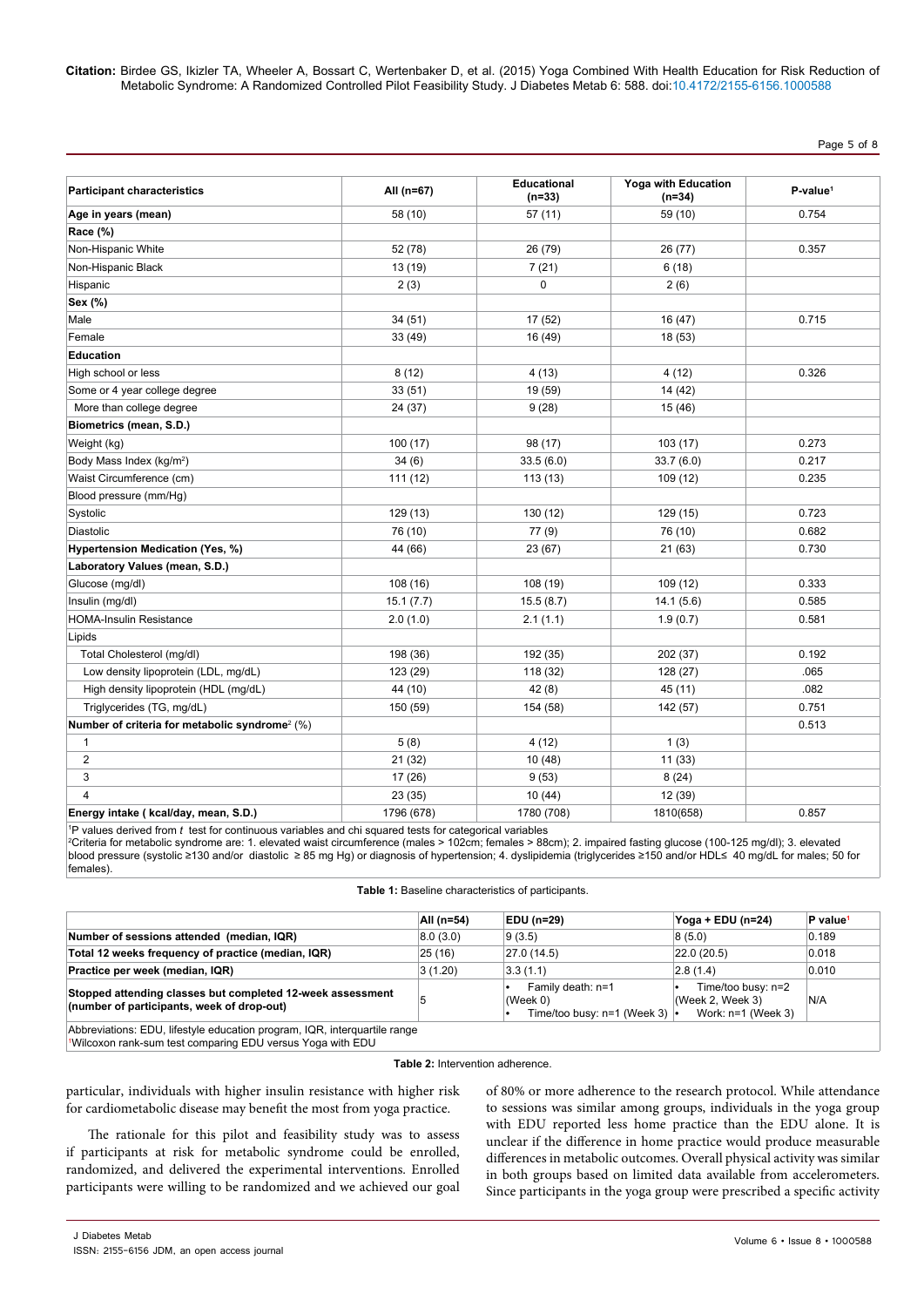Page 6 of 8

|                                                    |                 | Education (n=28) |                   | Yoga with Education (n=28) |                 |                   | P value <sup>1</sup> |
|----------------------------------------------------|-----------------|------------------|-------------------|----------------------------|-----------------|-------------------|----------------------|
|                                                    | <b>Baseline</b> | 12 weeks         | <b>Difference</b> | <b>Baseline</b>            | 12 weeks        | <b>Difference</b> |                      |
| <b>Obesity related</b>                             |                 |                  |                   |                            |                 |                   |                      |
| Weight (kg)                                        | 101.8 (26.3)    | 100.3(24.0)      | $-2.4(7.4)$       | 93.0(24.5)                 | 90.3(25.6)      | $-2.5(6.5)$       | 0.831                |
| Body Mass Index (kg/m2)                            | 34.8(7.0)       | 33.2(9.1)        | $-1.3(3.0)$       | 32.1(6.7)                  | 32.1(6.9)       | $-1.2(2.3)$       | 0.818                |
| Waist Circumference (cm)                           | 111.8 (13.8)    | 109.0 (16.3)     | $-2.0(15.6)$      | 106.0(9.0)                 | 105.0 (20.6)    | $-4.0(9.3)$       | 0.796                |
| <b>Blood pressure</b>                              |                 |                  |                   |                            |                 |                   |                      |
| Systolic                                           | 128.0 (14.7)    | 128.5 (16.3)     | 2.5(24)           | 128.5 (20.8)               | 126.0 (22)      | $-1.0(20)$        | 0.605                |
| <b>Diastolic</b>                                   | 78 (15)         | 74.5 (16.8)      | $-3.5(17.8)$      | 78.0 (14)                  | 72.0 (15.3)     | $-3.0(7)$         | 0.780                |
| <b>Laboratory Values</b>                           |                 |                  |                   |                            |                 |                   |                      |
| Glucose                                            | 103 (14.5)      | 104 (13.8)       | 0.5(13)           | 107(15)                    | 106.0(15)       | 2.0(13.0)         | 0.626                |
| Insulin                                            | 12.1(9.3)       | 11.5(9.1)        | $-0.2(5.8)$       | 13.5(9.3)                  | 11.2(9.2)       | $-1.6(7.1)$       | 0.539                |
| <b>HOMA</b>                                        | 1.64(1.17)      | 1.53(1.54)       | .02(0.74)         | 1.82(1.2)                  | 1.48(0.9)       | $-.21(0.99)$      | 0.287                |
| Cholesterol                                        | 192.5 (45.8)    | 184.5 (53.5)     | $-6.5(25.25)$     | 191 (43.3)                 | 189.0 (51)      | $-5.0(37.0)$      | 0.617                |
| Low density lipoprotein                            | 122.5 (38.3)    | 112.0 (35.0)     | $-2.5(19.3)$      | 120.5(30.3)                | 117.0 (48)      | $-3.0(25.0)$      | 0.496                |
| High density lipoprotein                           | 42.0 (10.8)     | 45.5 (14.3)      | 1.0(6.5)          | 43.0 (13.8)                | 46.0 (14)       | 1.0(9.0)          | 0.993                |
| Triglycerides                                      | 163.5 (73.8)    | 157 (104.8)      | $-14.5(61.5)$     | 124.0 (36.25)              | 112.0 (82)      | $-13(75)$         | 0.676                |
| <b>Energy Balance</b>                              |                 |                  |                   |                            |                 |                   |                      |
| Dietary intake (kcal/day)                          | 1723 (810)      | 1345 (628)       | $-502(737)$       | 1790 (378)                 | 1243(1036)      | $-434(602)$       | 0.789                |
| <b>Physical Activity</b>                           |                 |                  |                   |                            |                 |                   |                      |
| (average total counts vector<br>magnitude per day) | 345498 (159381) | 428054 (198105)  | 46119 (243863)    | 357451 (220150)            | 378252 (248300) | 8305 (176775)     | 0.946                |
| Average Kcal per day                               | 334 (183)       | 471 (322)        | 81 (215)          | 297 (300)                  | 401 (294)       | 42 (173)          | 0.296                |

**Table 3:** Metabolic parameters at baseline and 12 weeks by intervention group (median, IQR).



as compared to general exercise recommendations to the EDU alone group, it may be that participants had more difficulty with adherence.

However, several issues need to be taken into account when interpreting our results. First, we did not achieve our recruitment goal based on our *a priori* power analysis primarily due to financial constraints. However, had we achieved the proposed sample size of 90 participants, we still would not had sufficient power due to the standard deviation of the main metabolic outcome of interest- HOMA-IR. The standard deviation of HOMA in our study was about double that of the study by Liu et al., which we used to perform our power analysis.<sup>32</sup>

Secondly, only one third of participants in our study met all of the criteria for metabolic syndrome. All participants were at risk for cardiometabolic disease with at least 1 or more criteria for metabolic syndrome. The lower prevalence of metabolic syndrome probably resulted from our screening mechanism. We utilized electronic medical charts to identify eligible patients who met our entry criteria (impaired fasting glucose, elevated blood pressure or diagnosis of hypertension, dyslipidemia, body mass index of 25 or greater) and did not perform repeat testing for enrollment. This may have led to participants being enrolled whose values changed by the time of baseline data collection (e.g. blood pressure or blood glucose normalizing after enrollment).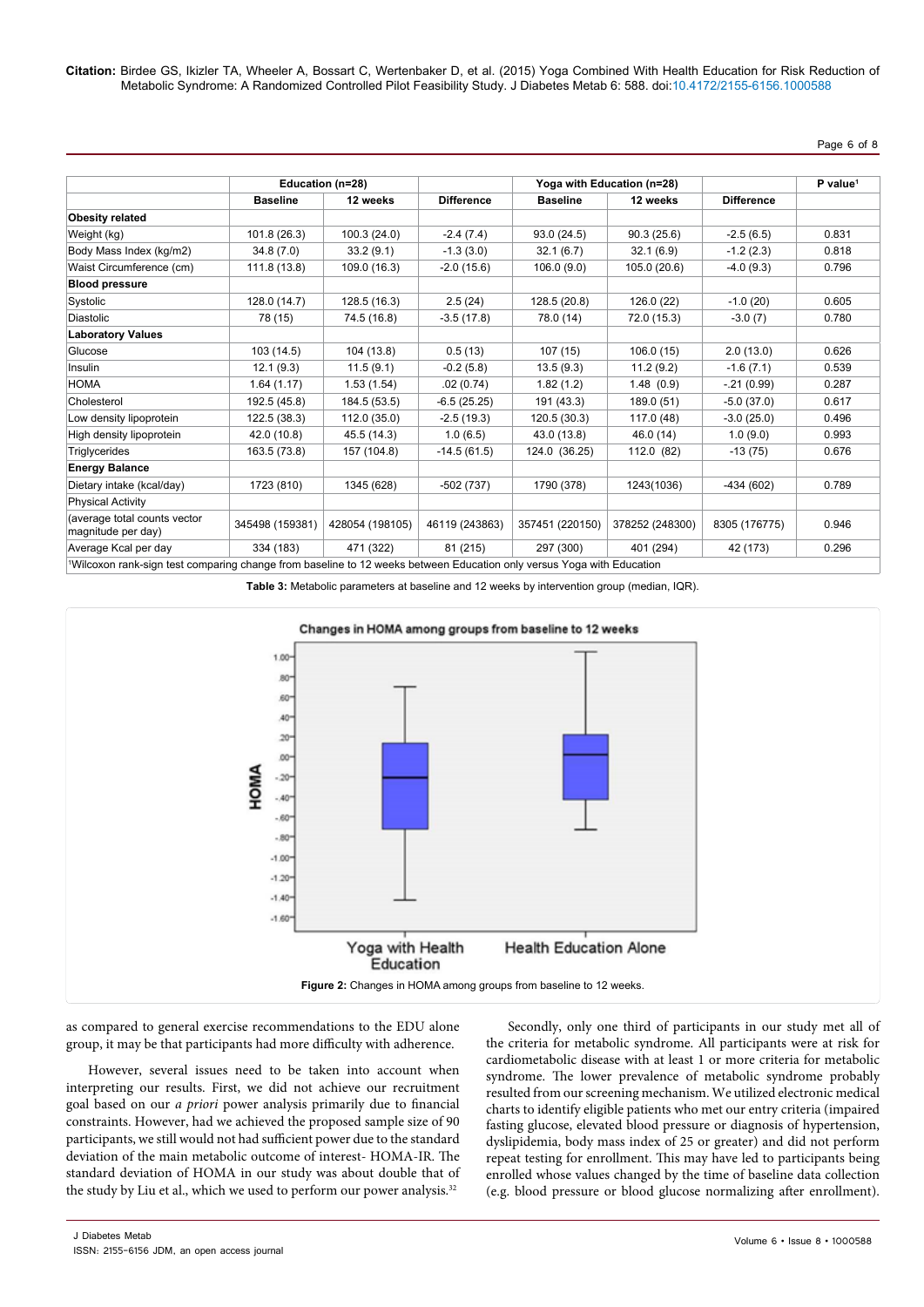Page 7 of 8



As our sample population had fewer participants that met all the criteria for metabolic syndrome, HOMA-IR values were lower than anticipated at baseline. As expected, HOMA-IR values were higher among participants with more risk factors for metabolic syndrome. The decreases in HOMA-IR observed among the yoga with EDU group as compared to EDU alone were largely driven by participants with high baseline HOMA-IR values. While HOMA-IR differences were not statistically significant between groups, future studies with sufficient sample of participants with higher cardiometabolic risk at baseline are necessary to determine the clinical effectiveness of yoga with EDU.

Prior clinical research has demonstrated lifestyle changes improve parameters of metabolic syndrome.<sup>33</sup> <sup>34</sup> There have been limited high quality randomized clinical studies utilizing mind-body practices, specifically yoga. A randomized pilot study (n=41) conducted in India compared yoga to a walking control over 8 weeks. The interventions both offered a one day long (8 hour) counseling session on lifestyle changes followed by group classes over 8 weeks (3-6 classes per week). Each yoga class also contained 10 minutes of lifestyle education with 32 minutes of active poses per class. The walking group were asked to do 30 minutes of walking over 8 weeks (3-6 classes per week), with no further health education. Participants in both groups attended on average 4 sessions a week during the study period. Mean HOMA-IR and BMI of study participants were lower at baseline than participants in our study. This study reported significant decreases in weight, waist circumference, and BMI between the yoga and walking group. No significant differences between groups were noted in regards to fasting blood glucose and HOMA-IR. No data were reported regarding physical activity and nutritional intake.

Another randomized clinical trial compared restorative yoga versus stretching (n=180) over 48 weeks among adults with metabolic syndrome [20]. Both groups received 30 minutes of lifestyle education during the first class. The study reported no significant differences in metabolic parameters among participants except that fasting glucose decreased more in the yoga group as compared to stretching. Both groups reported improvements in nutrition and level of physical activity by self-report. An important difference in this study as compared to ours is the use of restorative yoga which does not emphasize any physical activity, and focuses on relaxing aspects of yoga through static postures (hence the name "restorative").

A more recent randomized clinical trial compared yoga to a control group (n=182) over one year among adults with metabolic syndrome

[22]. Participants in the yoga group were asked to maintain the same dietary intake and physical activity for the duration of the study. The yoga group received yoga three times a week for one year, whereas the control group received usual care. No health education was provided to participants. The study found a reduction in the number of diagnostic components for metabolic syndrome and decreased waist circumference among the yoga group.

Our study is the first study of yoga among participants at risk for metabolic syndrome to implement a standardized, evidence-based lifestyle education (based on the Diabetes Prevention Program). Yoga is a complex behavioral intervention, which provides direct physical activity but may affect cardiometabolic outcomes indirectly through changes in lifestyle (nutrition, other physical activity) and mental health. The intention of our study design was to match the education content in both study groups to isolate and compare the differential effects of yoga. The changes in caloric intake reported by both groups were equally dramatic, perhaps reflecting limitations in questionnaires to assess nutritional intake often subject to underreporting [35]. We utilized actigraphs to collect physical activity levels, though results need to be interpreted with caution due incomplete data collection (only 45 of 67 participants). With these limitations in mind, our preliminary results suggest little difference in physical activity levels or nutrition among groups. This suggests future clinical trials should focus on direct cardiometabolic and psychological effects of yoga rather than lifestyle changes. Continued measurement of physical activity and nutrition are necessary to assess adherence and potential residual confounding.

Our study has several limitations. As mentioned previously, we did not achieve our recruitment goal. Our recruitment mechanism enrolled participants that did not meet all of the standard criteria for metabolic syndrome. Our primary outcome, HOMA-IR, was lower than anticipated in the sample population which also decreased the power to discern differences between groups. Only 70% of participants provided complete physical activity data, which limited interpretation of this important health behavior. Among individuals in the EDU only group, we did not capture the types of physical activity performed, limiting direct comparison to the yoga group. Finally, our intervention was for 12 weeks, and it is possible a longer intervention or follow-up would have different results.

In conclusion, we successfully implemented a standardized educational intervention with yoga as compared to the well-studied conventional program for adults at risk for cardiometabolic disease in